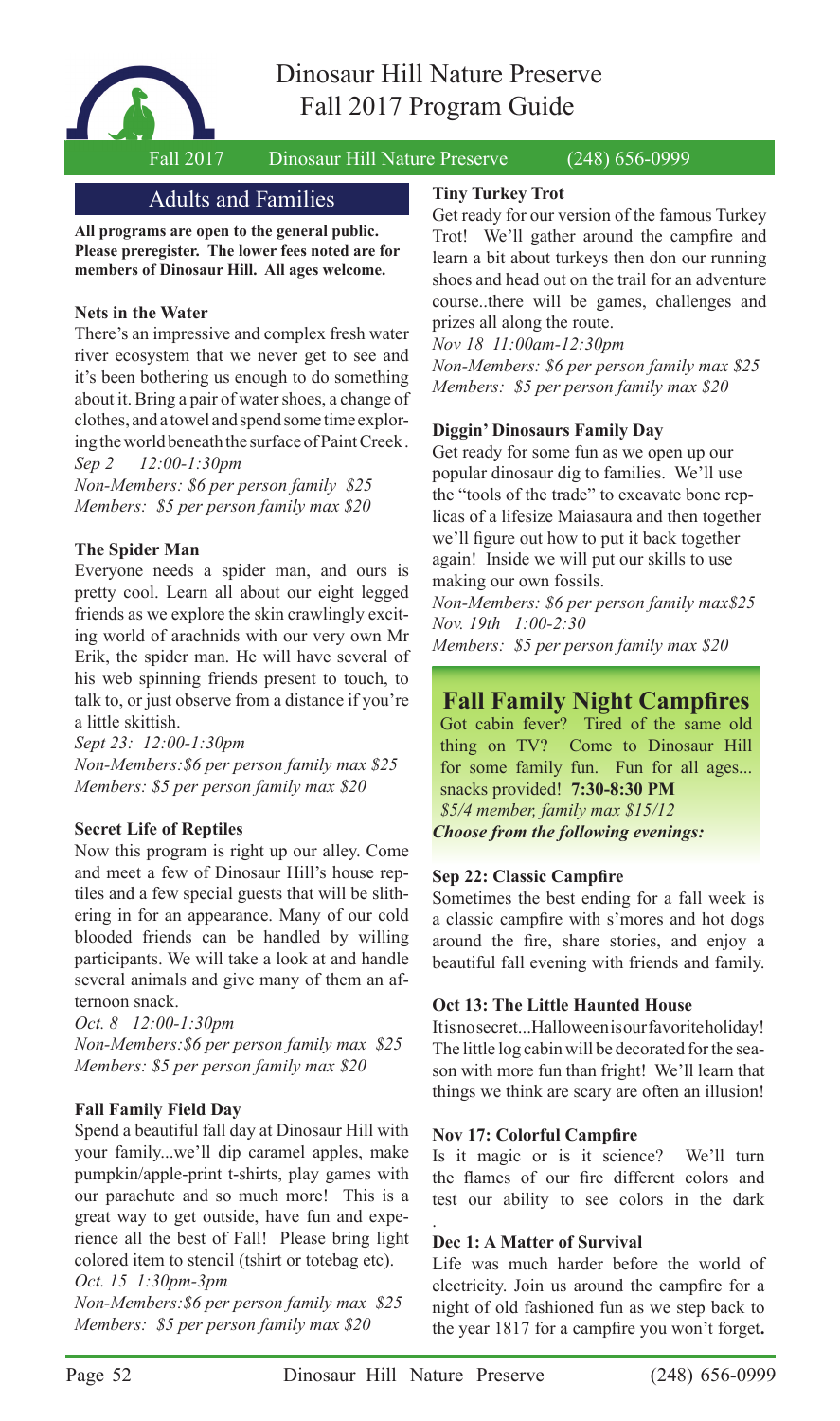# **Four Feet Down the Trail (ages 2-4)**

This popular program is designed to be a special time for preschoolers ages 2-4 and their parent or caregiver. Programs have a theme and may include crafts, songs, puppets, finger-plays, learning stations and much more. The classes are designed to meet the educational needs of the 2-4 age group. For this reason, please no siblings under the age of two or older than four with the exception of babies that will be content in a carrier . The only exception is when there is no school on a Monday in the Rochester School District; older siblings are invited on these days only. Programs take place on Mondays.

You may sign-up for individual programs or save by choosing any four or more *Classes meet from 9:30-11:00 and include a snack*

*Fee: \$15/12 members for individual class (\$3 add sib) Save: Register for a series (any four classes): \$50/45 (\$10/additional sib)*

**Sep 11: Get your Toes Wet** With the sum-**Nov 06: Stomp Like a Triceratops** Shake mer temperatures starting to fall we're running those horns on top of your head and stomp out of time to enjoy the creek! Let's roll up your feet...lets dance dino style! our pant legs and step into the rocky waters of **Nov 13: Roar Like a Raptor** With a name Paint Creek and play some water games too.

**Sep 18th: Get your Fingers Messy** Let's tor egg relay race game while we celebrate. make a little mud and see how much fun we **Nov 20: Swing your Stegosaurus Tail** One can have painting with it.

**Sep 25th: Get your Nose On** Have you noticed that the air smells a little different in the fall? Let's get out on the trails and see if we can't find the source of all those new smells.

**Oct 02: Watch out for Bats** Let's get a little batty by learning about these awesome flying mammals. We will even have a bat snack!

**Oct 09: Watch out for Spiders** We will tackle the world of arachnids by putting together of our own inside! Bring your teddy bear! an awesome spider craft and then try to catch **Dec 11: Teddy Bear Tea Party** Even a teddy some balloons in our webs!

ancestors of dogs but they have their own story to tell. Plus have a howling contest!

#### **Oct 23: Watch out for Owls**

These nocturnal wonders are awake after bedfeel some real owl talon and feathers.

#### **Oct 30: Watch out for Witches**

With Halloween right around the corner we're going to have to celebrate in true Dinosaur Hill fashion by making our own magical potions!

like speedy thief we will have to play the rap-

of our favorite dinosaurs. They have awesome plates covering their back and four lengthy spikes on their tail.

**Nov 27: Tyrannosaurus Dance** Time to boogey like it's the cretaceous period and have a party fit for the end of our dinosaur month!

**Dec 04: Teddy Bear Cave** Everybody needs a cozy cave for their teddy to hibernate in. We'll make one for teddy and try out a life sized cave

Oct 16: Watch out for Wolves They're the stuffed animal friends. Don't forget to bring bear gets thirsty. Put on a tea party for our your favorite stuffed animal!

time! Let's see WHO we can talk to and even animal friends a friend of their own by putting **Dec 18: Teddy's Pet Rock** I'm sure your teddy bear gets lonely when you're playing outside so we are going to make our stuffed together our own pet rocks to take home!

# **TriceraTots Puppet Theatre**

*Ages 2-6*

Special fun for the younger crowd! Join us for a humorous and educational puppet show that will get everyone involved and then do a craft and take a short walk to explore the preserve. *Sign up for one or all four! \$7/5 per child*

 *(no charge for adult but an adult is required to attend) Sundays 10:00-11:00AM*

| Sep 24th:        | <b>The Story of Squirrels</b> |
|------------------|-------------------------------|
| <b>Oct 15th:</b> | <b>The Story of Pumpkins</b>  |
| <b>Nov 19th:</b> | <b>The Story of Turkey</b>    |
| Dec 10th:        | <b>The Story of Snow</b>      |

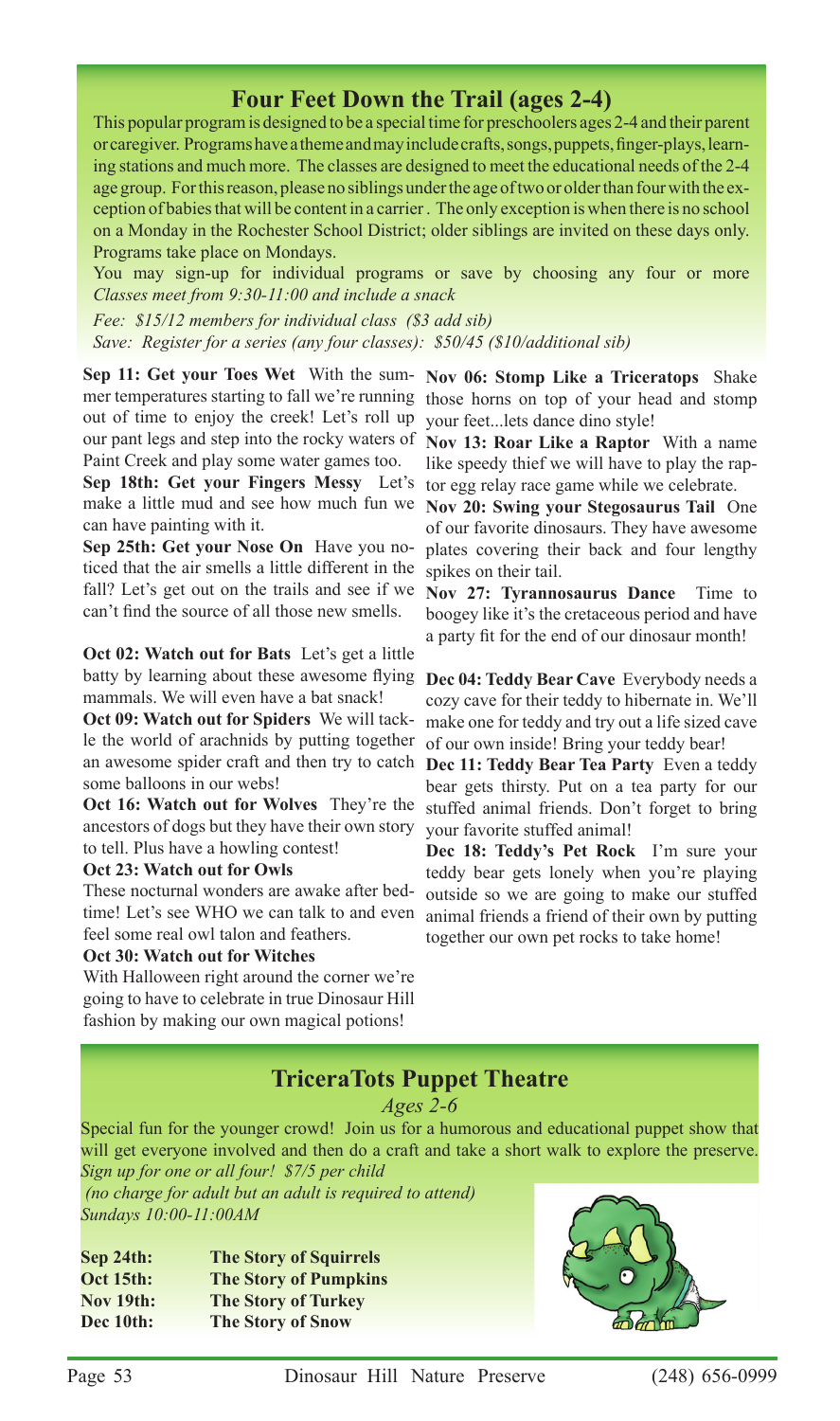# **Wednesday Wild Warriors Grades 1-5**

Get outside and go! Join us once a month for an exciting adventure. We will explore a unique topic each month with handson activities and loads of active outdoor fun. Includes a snack to keep you fueled*. Wednesdays 4:30-6:00 PM* 

## *Fee: \$15 /12 members per session*

*Sep 20:* **Swords & Shields**We will forge our own safety swords and shields and then learn the basics of fighting choreography so we can safely pummel one another in the woods.

*Oct 25:* **Pumpkins & Catapults** Every great warrior needs to know how to siege a castle so we'll decorate some pumpkin projectiles and then use our catapult to decimate a tin castle.

*Nov 15:* **Bows & Arrows**Not every battle takes place face-to-face, some occur at a range. We will head into the woods and put together our very own bows and fletch safety arrows to go along with them.

*Dec 13:* **Snow & Siege** There is nothing more satisfying then tearing down the walls of an enemy's fort. Join us as we build up our own snow forts before sieging them with snowballs

# Get up & Get out!!!

## **Drama Club W/Mr Joel (ages 8-15)**

Have fun, gain confidence and get great experience as you help write a skit, learn your lines, blocking and stage actions for an original skit to be performed at Dinosaur Hill's popular Halloween Hoot.

*4:30-6:00 P.M* **meets Tuesdays** *Drama Club w/ Mr Joel Sept. 19, 26 and Oct. 3, 10, 17 with performances at the Hoot the evenings of Oct. 20, 21, 22 and afterglow party on 24th Please register by Sept. 11th Fee: \$60/50*

## **Drama Club w/Miss Tammy ages8-15**

Have fun, gain confidence and get great experience as you help write a skit, learn your lines, blocking and stage actions for an original skit to be performed at Dinosaur Hill's popular Halloween Hoot.

*4:30-6:00 P.M* **meets Thursdays** *Sep 21, 28, Oct 05, 12, 19 with performances at the Hoot the evenings of Oct. 20, 21, 22 with a special "after glow" party on the 26th. Please register by Sept. 7th. Fee: \$60/50*

#### Programs for Scouts and Homeschools

Does your troop or group need help earining a badge? Need help along on a Journey? Give us a call and we can provide a program on many nature topics/outdoor recreation topics and science related topics. Most all programs include an outdoor component so please do dress for the weather. Fee includes materials, instruction and snack but not the patch. Participants will receive a certificate of completion. *Call to schedule... we will create a custom program for your group for \$5 per person with a minimum of \$25.*

## Special Events

# **Halloween Hoot**

Have a hauntingly good time at Dinosaur Hill's annual Halloween Hoot. Bring your little ghosts and goblins for a spooktacular Halloween tradition. Groups will gather in the nature center to create a spooky-fun craft, then head out on the mood-lit trails to participate in a series of short, funny, interactive skits while collecting treats along the way. Complete your evening with a doughnut and cup of cider around the campfire with live entertainment. You can even let your *little monster* loose to have fun at our mini-fair with Halloween themed carnival games...all included with your ticket. Tickets sell for a specific time with groups leaving every ten minutes. Times will sell out so don't delay. \$7 per person *Fri, Oct. 20 6:00 first group to 8:30 last Sat. Oct. 21 4:00 first group to 8:00 last Sun. Oct. 22 3:30 first group to 6:30 last* **More info & tickets available at our website www.dinosaurhill.org** 

# **Storytime with Santa**

Journey to Dinosaur Hill on *December 9th*  to experience the magic of Christmas. Little boys and girls will recieve a special invitation in the mail from Santa to come join him and the elves for tea time, treats and toy making. Of course, boys and girls will have thier own one on one time with the big man himself (don't forget your camera to capture that special moment!). More info on the website once we get an update from the north pole!

**More info & tickets available at our website www.dinosaurhill.org beginning Sept. 19th**